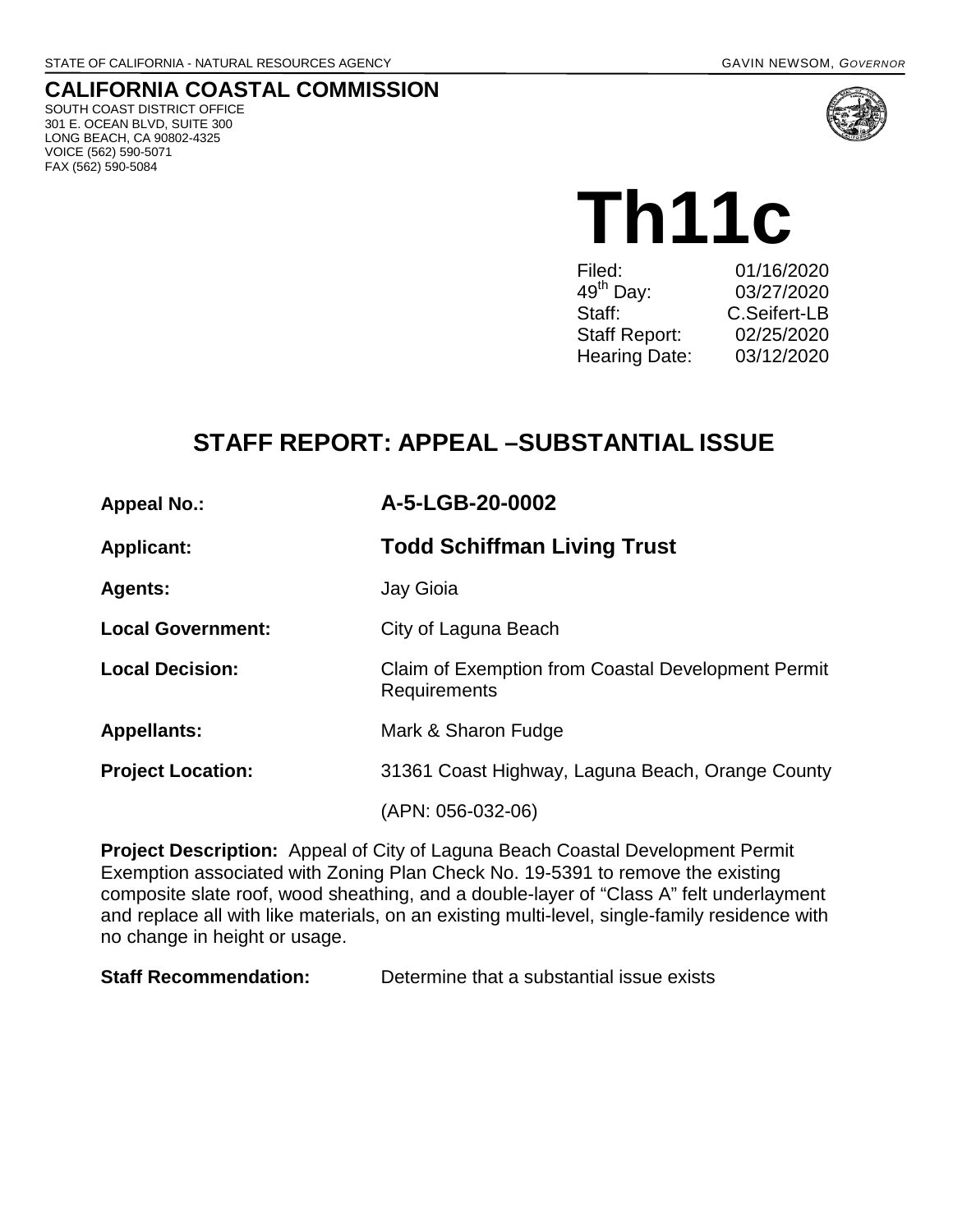**IMPORTANT HEARING PROCEDURE NOTE:** The Commission will not take public testimony during the "substantial issue" phase of the appeal hearing unless at least three Commissioners request it. If the Commission finds that the appeal raises a substantial issue, the "de novo" phase of the hearing will follow, during which the Commission will take public testimony.

#### **SUMMARY OF STAFF RECOMMENDATION**

The City of Laguna Beach determined that the following development was exempt from Coastal Development Permit ("CDP") requirements and issued Zoning Plan Check ("ZPC") No. 19-5391 for the removal of existing "composite slate roof material and replace[ment] with slate roof material", as well as "wood sheathing replaced with like materials [and installation of] a double layer Class A felt underlayment". The City's approval states that "all replacement materials will be hauled by hand" and that there will be "no presence of mechanized equipment or construction materials within 50 feet of the bluff edge". The subject site is a 6,670 square foot bluff top beachfront lot with a zoning designation of Low Density Residential (R-1), located at 31361 Coast Highway in the South Laguna Area of the City of Laguna Beach.

Staff recommends that the Commission determine that a substantial issue exists with respect to the grounds on which the appeal has been filed. The primary basis of the appeal rests on the assertion that the City of Laguna Beach LCP does not currently allow exemptions for repair and maintenance activities on all projects; the LCP only allows exemptions for repair and maintenance activities associated with existing shoreline protective devices. The City of Laguna Beach has submitted Local Coastal Program Amendment No. 2-19, which would more broadly apply the repair and maintenance exemption provisions to residential and non-residential developments. However, this amendment has not yet been certified by the Commission and is not yet in effect.

The appellants' additional contentions that the project is further ineligible for an exemption from CDP requirements, based on the presence of mechanized equipment and construction materials within 50 feet of the coastal bluff edge, are rebutted by the applicant's project description and the City's record. The applicant specifically states that project construction will not include the use of pulleys, a conveyor belt, or other mechanized machinery. The applicant addresses proper disposal of replacement materials at a specific disposal site, as well as plans to transport materials manually in lieu of mechanized equipment. The applicant also lists the construction equipment to be used (nail guns, air compressor, hammers, utility knives, and simple roofing bars), all of which may be categorized as hand tools presenting minimal environmental risk. The appellant also separately contends that a parcel of land adjacent to the subject site was abandoned by the City without a CDP in 2012 and its subsequent purchase by the property owner of the subject site may be a violation of the CDP requirements of the Local Coastal Program. Although the abandonment and sale of the property are not bases for appeal of the proposed re-roofing project, the abandonment and sale, which constitute violations of the Local Coastal Program, are described in more detail below to, among other things, help avoid inadvertent legalization of said activities through this Commission action. The project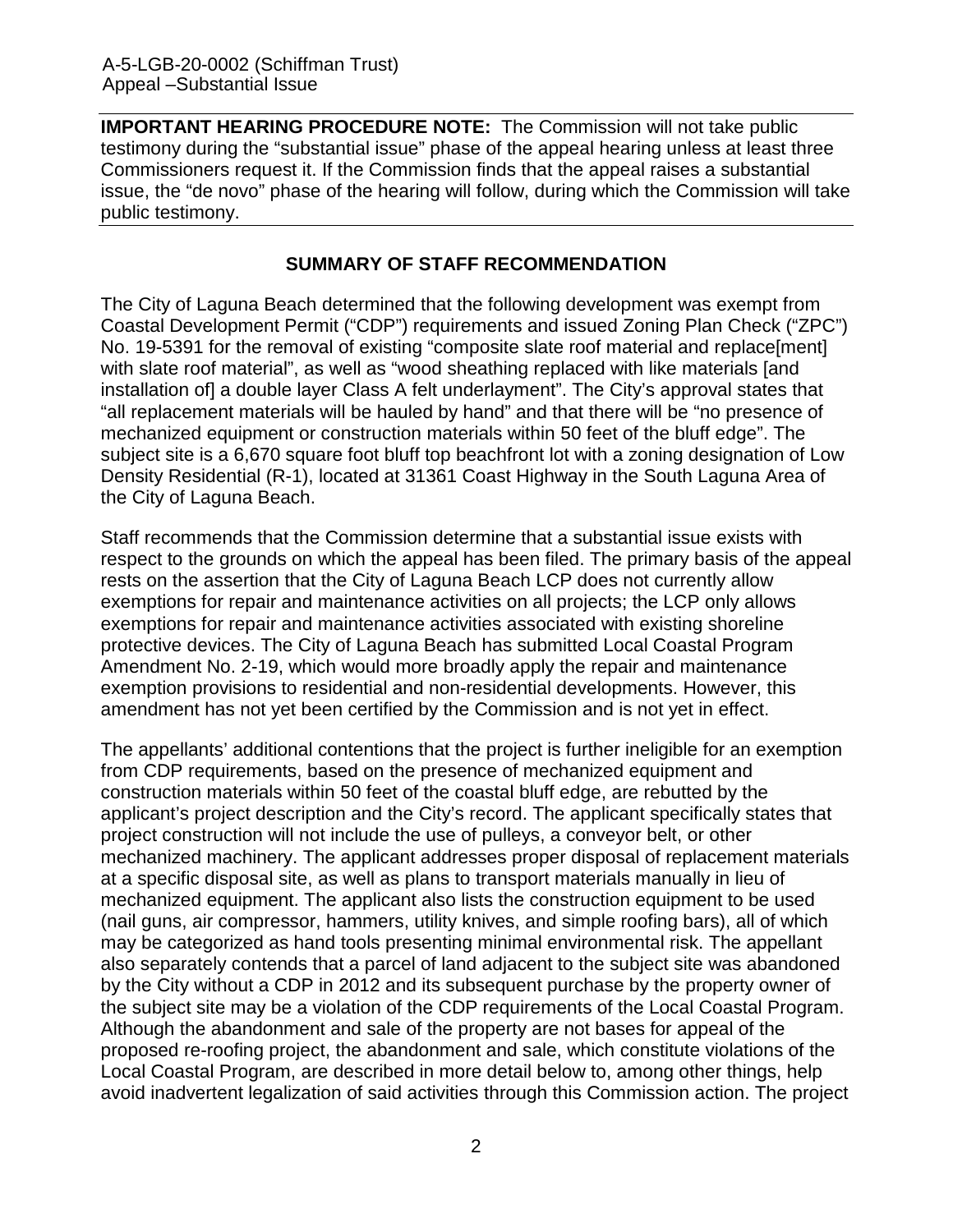poses no alteration to height, appearance, square footage, or intensity of use of the site. Despite these considerations, however, the City's exemption determination raises a substantial issue on the basis of the project's inconsistency with the City's current certified LCP repair and maintenance provisions.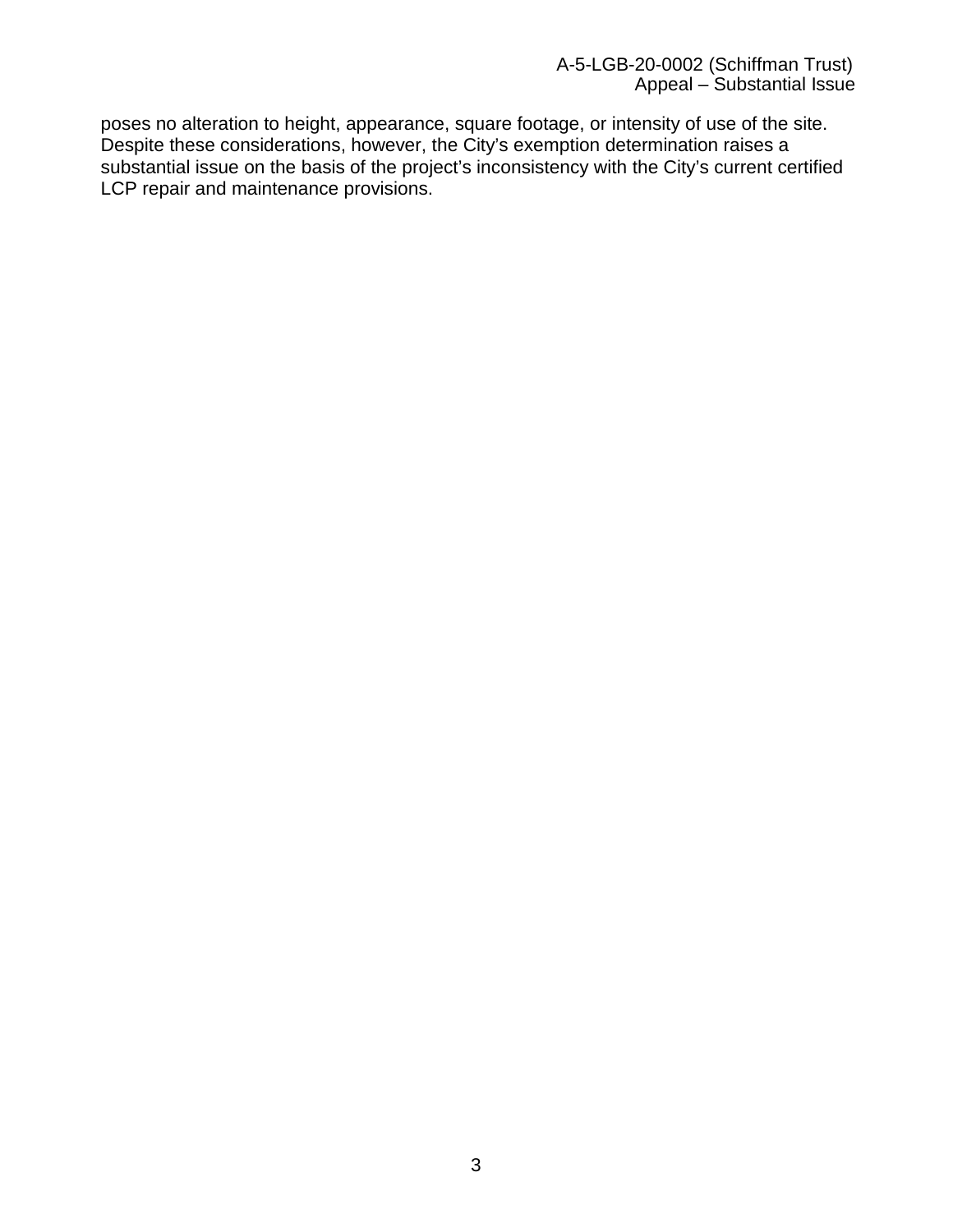# **TABLE OF CONTENTS**

| V. FINDINGS AND DECLARATIONS - SUBSTANTIAL ISSUE  8    |  |
|--------------------------------------------------------|--|
|                                                        |  |
|                                                        |  |
|                                                        |  |
| VI. COASTAL ACT AND LOCAL COASTAL PROGRAM VIOLATIONS 9 |  |

## **APPENDICES**

Appendix A – Relevant LCP Policies and Definitions

## **[EXHIBITS](https://documents.coastal.ca.gov/reports/2017/8/w12a/w12a-8-2017-exhibits.pdf)**

[Exhibit 1 – Project Location](https://documents.coastal.ca.gov/reports/2017/8/w12a/w12a-8-2017-exhibits.pdf)

- [Exhibit 2 Local](https://documents.coastal.ca.gov/reports/2017/8/w12a/w12a-8-2017-exhibits.pdf) Coastal Development Permit Exemption
- [Exhibit 3 Appeal](https://documents.coastal.ca.gov/reports/2017/8/w12a/w12a-8-2017-exhibits.pdf)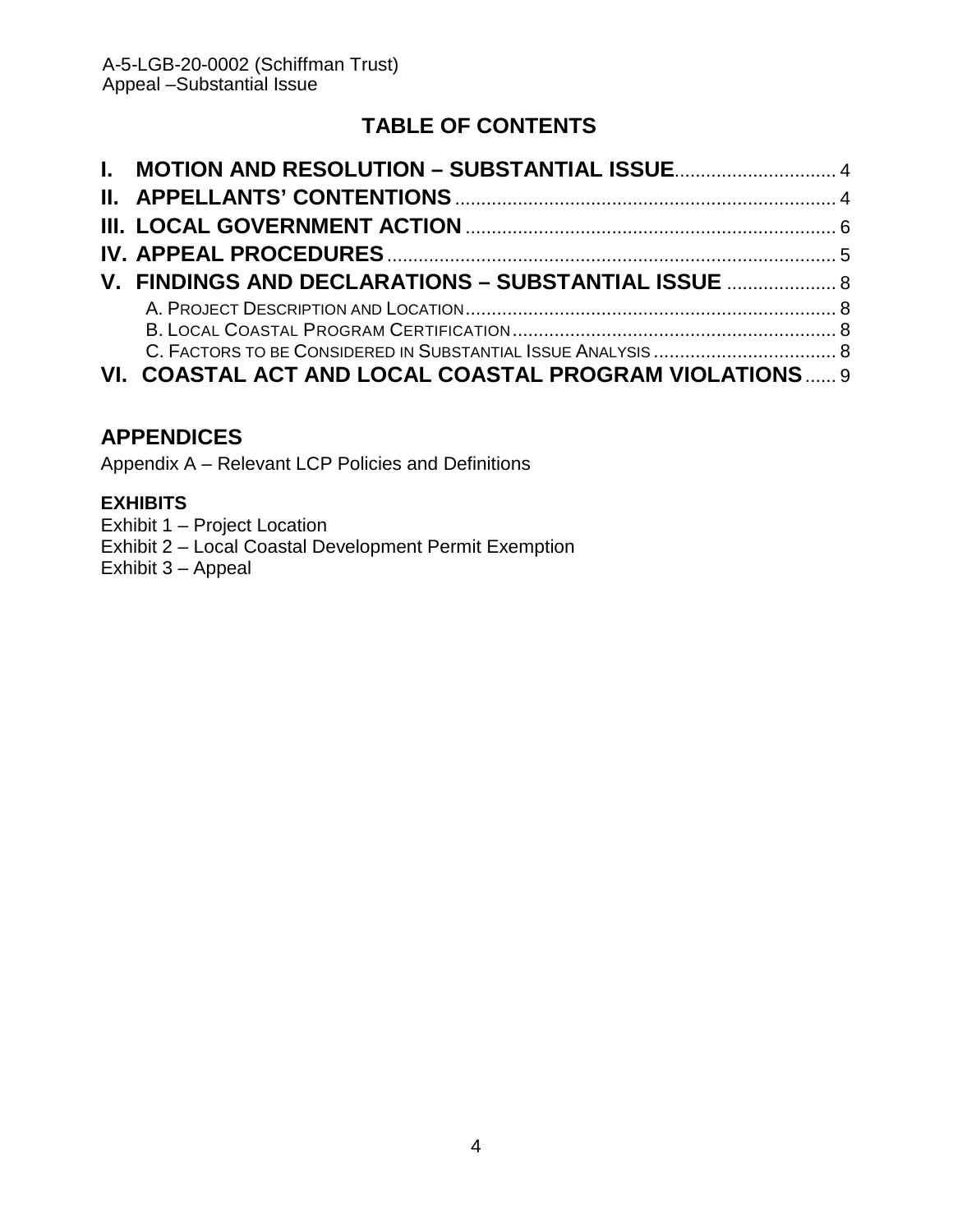## <span id="page-4-0"></span>**I. MOTION AND RESOLUTION – SUBSTANTIAL ISSUE**

**Motion:** I move that the Commission determine that Appeal No. A-5-LGB-20-0002 raises NO Substantial Issue with respect to the grounds on which the appeal has been filed under § 30603 of the Coastal Act.

Staff recommends a **NO** vote. Following staff's recommendation on this motion will result in adoption of the following resolution and findings. Passage of this motion will result in a finding of No Substantial Issue and the local action will become final and effective. The motion passes only by an affirmative vote of the majority of the appointed Commissioners present.

**Resolution**: The Commission hereby finds that Appeal No. **A-5-LGB-20-0002** presents a **SUBSTANTIAL ISSUE** with respect to the grounds on which the appeal has been filed under Section 30603 of the Coastal Act regarding consistency with the certified Local Coastal Plan and/or the public access policies of the Coastal Act.

# <span id="page-4-1"></span>**II. APPELLANTS' CONTENTIONS**

The City-approved local coastal development permit exemption would allow the removal and like-for-like replacement of multiple layers of roofing on an existing single-family residence at 31361 Coast Highway in Laguna Beach. An appeal was filed by Mark and Sharon Fudge on January 16, 2020 (Exhibit 3).

The appellants contend that the City's determination that the project is exempt from coastal development permit requirements is not supported by the provisions of the City of Laguna Beach LCP, which only exempts repair and maintenance activities if associated with existing shoreline protective devices. The appellants also assert that the project will necessitate the presence of construction materials and mechanized equipment, which violates provisions of the City's exemption form. Additionally, the appellants state that the City's exemption did not include conditions to minimize potential adverse effects to coastal resources and the environment. They also allege that the applicant's purchase of a land parcel adjacent to the project site is a potential violation of the Local Coastal Program and Coastal Act Chapter 3 policies.

Regarding noncompliance with current Local Coastal Program policies, the appellants refer to the City's November 14, 2019 Design Review Board staff report findings, which describe the necessity of the Local Coastal Program Amendment No. 2-19. The appellants highlight an excerpt of the staff report explicitly stating that one effect of the amendment would be that "a re-roof of like for like materials on a single-family home would be considered [exempt] repair and maintenance". The appellants assert that this will not go into effect until Amendment No. 2-19 has been certified by the Coastal Commission, and thus the reroofing project should not have been found exempt.

Regarding noncompliance with exemption regulations, the appellants cite Public Resources Code Title 14, Division 5.5, California Code of Regulations § 13252(a)(3)(b) (the regulations which apply to exempt development in the Commission's original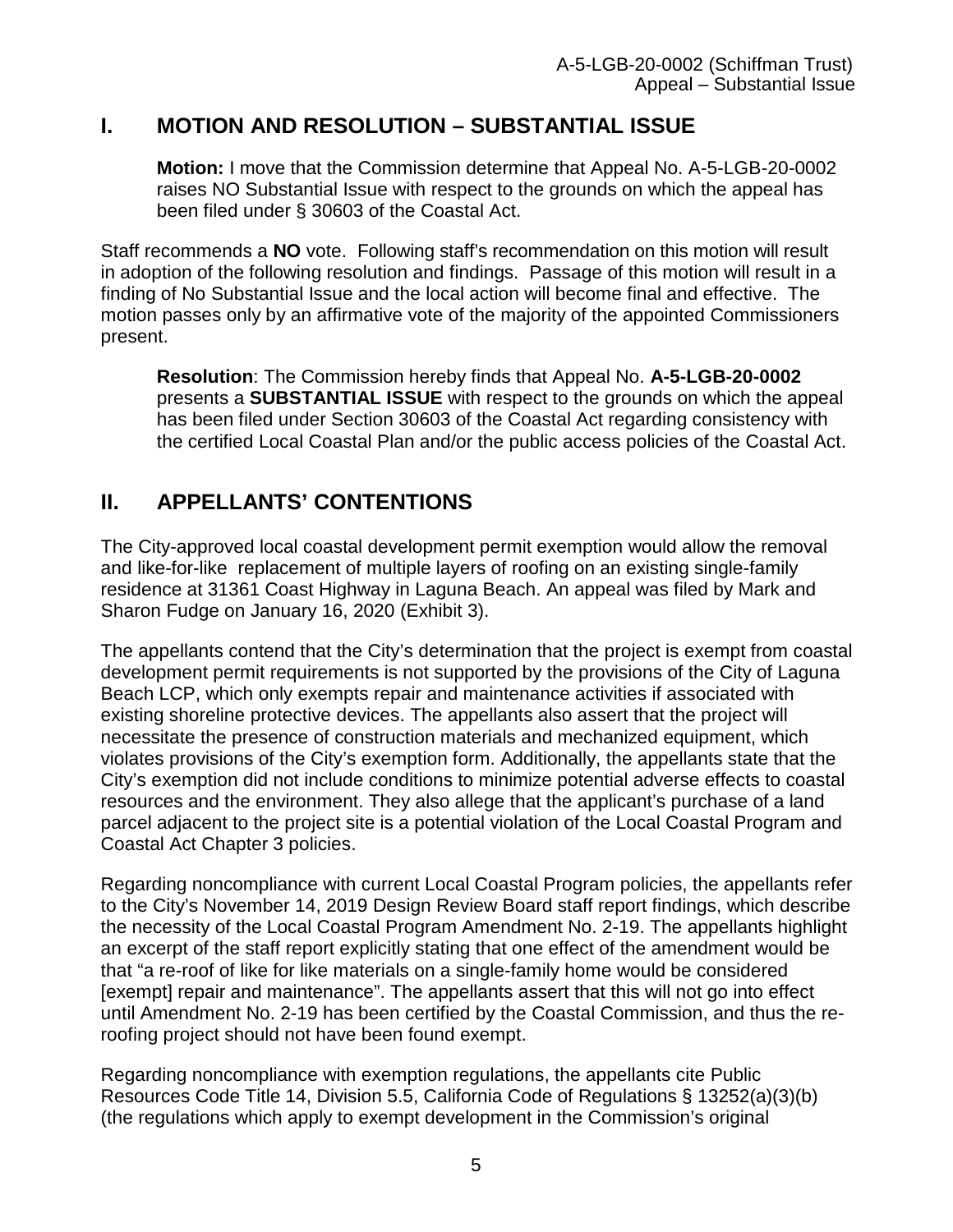A-5-LGB-20-0002 (Schiffman Trust) Appeal –Substantial Issue

jurisdiction and in uncertified areas), barring the presence of mechanized equipment or construction materials within 50 feet of the bluff edge. They additionally state that this regulation would designate the project as an "extraordinary method of repair and maintenance" requiring a coastal development permit. This assertion of noncompliance relies on the assumption that the project is within 50 feet of the bluff edge and that the applicant's project description failed to list mechanized equipment or construction materials, since the tools and materials described in the application are not mechanized.

The appellants contend that the approval of an exemption was detrimental to visual resources and water quality, as it didn't allow for the conditions of approval that could have accompanied a coastal development permit. The alleged substantial adverse impacts to visual resources and water quality are not further specified.

Finally, the appellants indicate that in 2013 the applicant purchased the land parcel located adjacent to the project site—a parcel referred to as "Park" on City maps, spanning 30 feet and containing a trail that neighboring property owners have historically used to access the beach. This parcel was abandoned by the City in 2012 without issuance of a coastal development permit, which the appellants argue to be a violation of the Local Coastal Program. The appellants also indicate the current fence and gate blocking the "Park" parcel entry with a "No Trespassing" sign to be potential violations of Coastal Act Chapter 3 public access policies. The appellants do not indicate the relevance of the sale of the adjacent parcel in regard to the proposed roof replacement project.

## <span id="page-5-0"></span>**III. LOCAL GOVERNMENT ACTION**

On October 8, 2019, the City of Laguna Beach Design Review Board staff requested clarification on the project's eligibility for an exemption from Commission staff and received guidance from Amber Dobson, District Manager of the South Coast District. The relevant portion of the response reads as follows:

"In response to your inquiries, based on the limited information provided in your email, the Executive Director is not able to make a final determination as to whether the proposed development is exempt or requires a coastal development permit ("CDP"). Nevertheless, both projects **may** be exempt, if certain circumstances exist.

The proposal to replace roofing material on the single-family residence may be exempt repair and maintenance, if the project does not include either of the following:

1. structural changes or alterations, which cumulatively, in addition to past structural alterations (whether or not they were permitted), would result in replacement of 50% or more of the structure (See Tit. 14, Div. 5.5, Cal. Code of Regs. § 13252(b)); or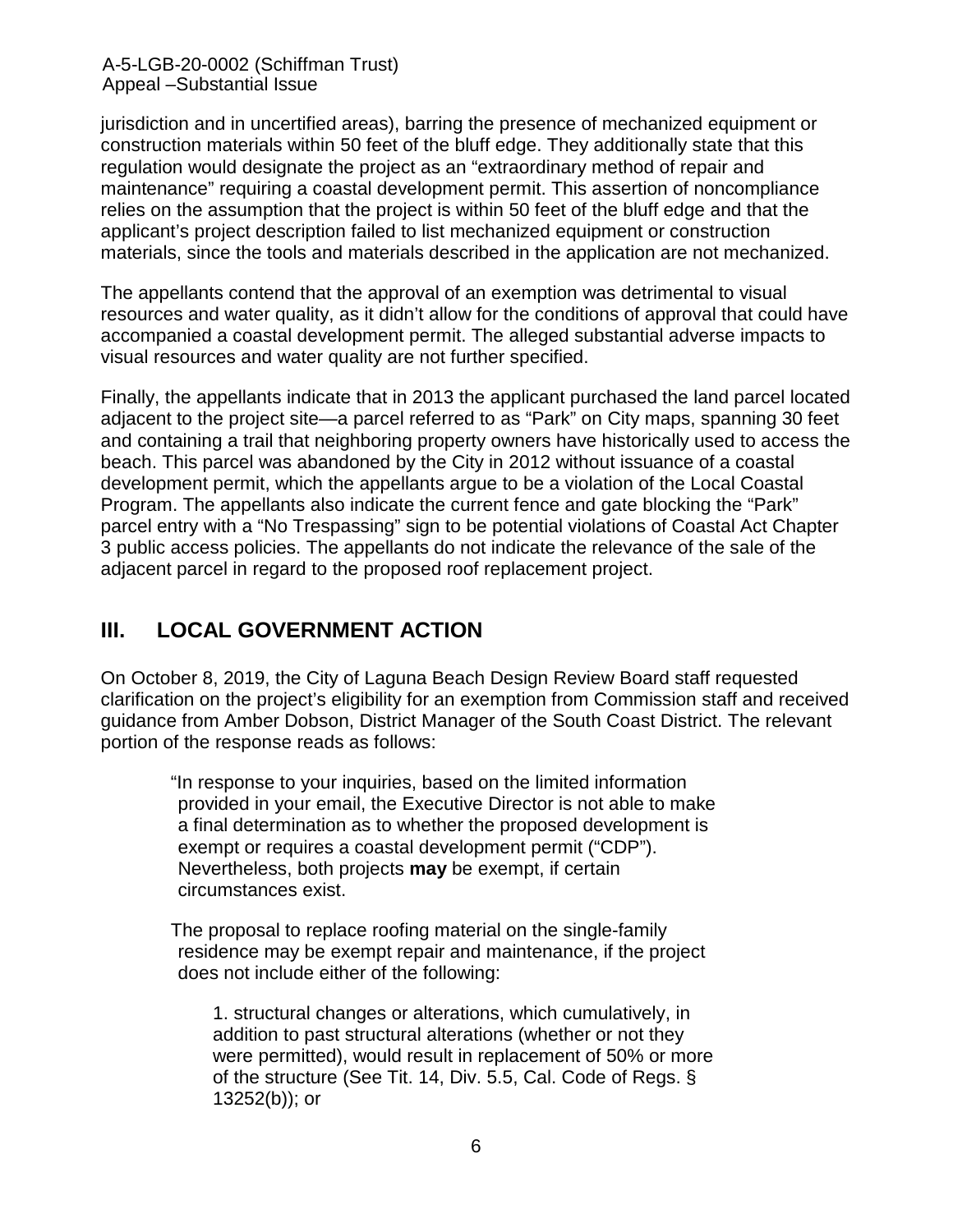2. the presence of mechanize equipment or construction materials within 50 feet of the bluff edge.

Please be aware that one or both projects **may not** be exempt from the requirement to obtain a CDP if a prior CDP issued for development at the project site contains a condition requiring the property owner to obtain a new CDP, or an amendment to a prior CDP, for any future repair or maintenance of the structures."

On December 10, 2019, the City of Laguna Beach Design Review Board determined that the proposed development was exempt from coastal development permit requirements and issued ZPC 19-5391, as reflected in Exhibit 2. On January 3, 2020, the Design Review Board's determination of exemption was received by the Coastal Commission, at which point the Commission's 10 working day appeal period was established, extending to January 17, 2020. On January 16, 2020, the Commission received Mark and Sharon Fudge's appeal. No other appeals were received. On January 17, 2020, a Notification of Appeal was sent to the Laguna Beach Community Development Department and the applicant, notifying each party of the appeal of the City's coastal development permit exemption. The Design Review Board's decision was automatically stayed, pursuant to Public Resources Code Section 30623, pending Commission action on the appeal.

# <span id="page-6-0"></span>**IV. APPEAL PROCEDURES**

After certification of an LCP, the Coastal Act provides for limited appeals to the Coastal Commission of certain local government actions on coastal development permits and exemption claims. Section 30625(a) further specifies appealable action, including claim of exemption for any development by a local government. Development projects and exemption determinations approved by cities or counties may be appealed if they are located within certain geographic appealable areas, such as those located between the sea and the first public road paralleling the sea or within 100 feet of any wetland, estuary, or stream, or within 300 feet of the top of the seaward face of a coastal bluff. Furthermore, developments approved by counties may be appealed if they are not a designated "principal permitted use" under the certified LCP. Finally, any local government action on a proposed development that would constitute a major public work or a major energy facility may be appealed, whether approved or denied by the city or county [Coastal Act Section 30603(a)].

Section 30603 of the Coastal Act states in relevant part:

- (a) After certification of its Local Coastal Program, an action taken by a local government on a Coastal Development Permit application may be appealed to the Commission for only the following types of developments:
	- (1) Developments approved by the local government between the sea and the first public road paralleling the sea or within 300 feet of the inland extent of any beach or of the mean high tide line of the sea where there is no beach, whichever is the greater distance.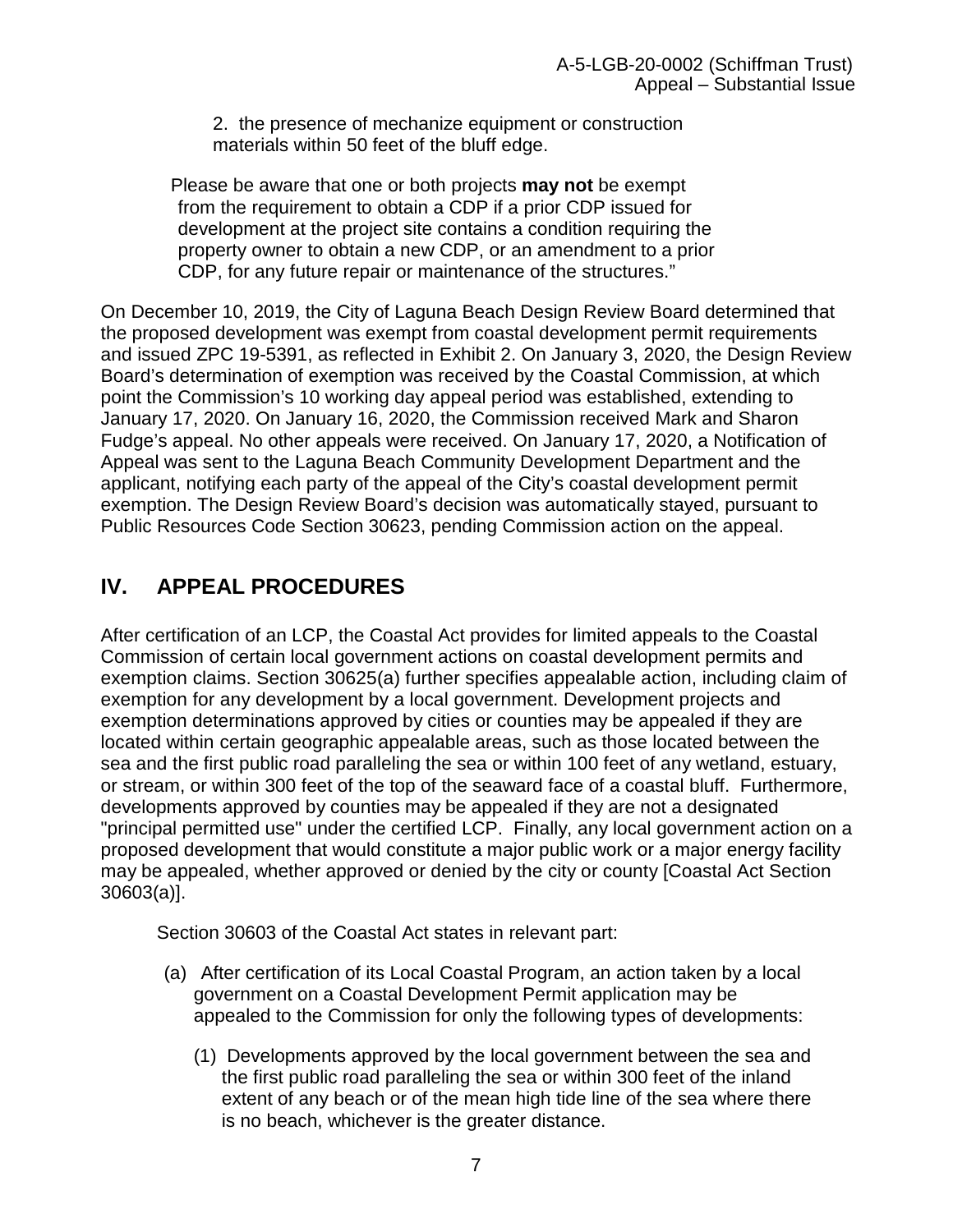(2) Developments approved by the local government not included within paragraph (1) that are located on tidelands, submerged lands, public trust lands, within 100 feet of any wetland, estuary, stream, or within 300 feet of the top of the seaward face of any coastal bluff.

The project site is in an appealable area because it is located between the sea and the first public road paralleling the sea and is within 300 feet of the inland extent of any beach. (Section 30603(a)(1).) The project site would also qualify as an appealable area due to its location on the bluff. (Section 30603(a)(2).) The issues raised in the subject appeal apply to proposed development located in the appeals area.

## **Grounds for Appeal**

Section 30625(b)(2) of the Coastal Act requires the Commission to conduct a de novo review of the appeal unless the Commission determines that no substantial issue exists with respect to the grounds on which an appeal has been filed pursuant to Section 30603(a) of the Coastal Act. If Commission staff recommends a finding that a substantial issue does exist, and there is no motion from the Commission to find no substantial issue, the substantial issue question will be considered presumed, and the Commission will proceed to the de novo portion of the public hearing on the merits of the project. A de novo public hearing on the merits of the project uses the certified LCP as the standard of review. (Section 30604(b).) In addition, for projects located between the first public road and the sea, a specific finding must be made at the de novo stage of the appeal that any approved project is consistent with the public access and recreation policies of the Coastal Act. (Section 30604(c).) Sections 13110-13120 of Title 14 of the California Code of Regulations further explain the appeal hearing process.

## **Qualifications to Testify before the Commission**

If the Commission, by a vote of three (3) or more Commissioners, decides to hear arguments and vote on the substantial issue question, proponents and opponents will have an opportunity to address whether the appeal raises a substantial issue. The time limit for public testimony will be set by the chair at the time of the hearing. As noted in Section 13117 of Title 14 of the California Code of Regulations, the only persons qualified to testify before the Commission at the substantial issue portion of the appeal process are the applicant, persons who opposed the application before the local government (or their representatives), and the local government. In this case, the City's record reflects that Mark and Sharon Fudge opposed the project in person at the local hearing. Testimony from other persons must be submitted in writing.

<span id="page-7-0"></span>Upon the close of the public hearing, the Commission will vote on the substantial issue matter. It takes a majority of Commissioners present to find that no substantial issue is raised by the local government action. If the Commission finds that the appeal raises a substantial issue, the de novo phase of the hearing will follow at a later date during which the Commission will take public testimony.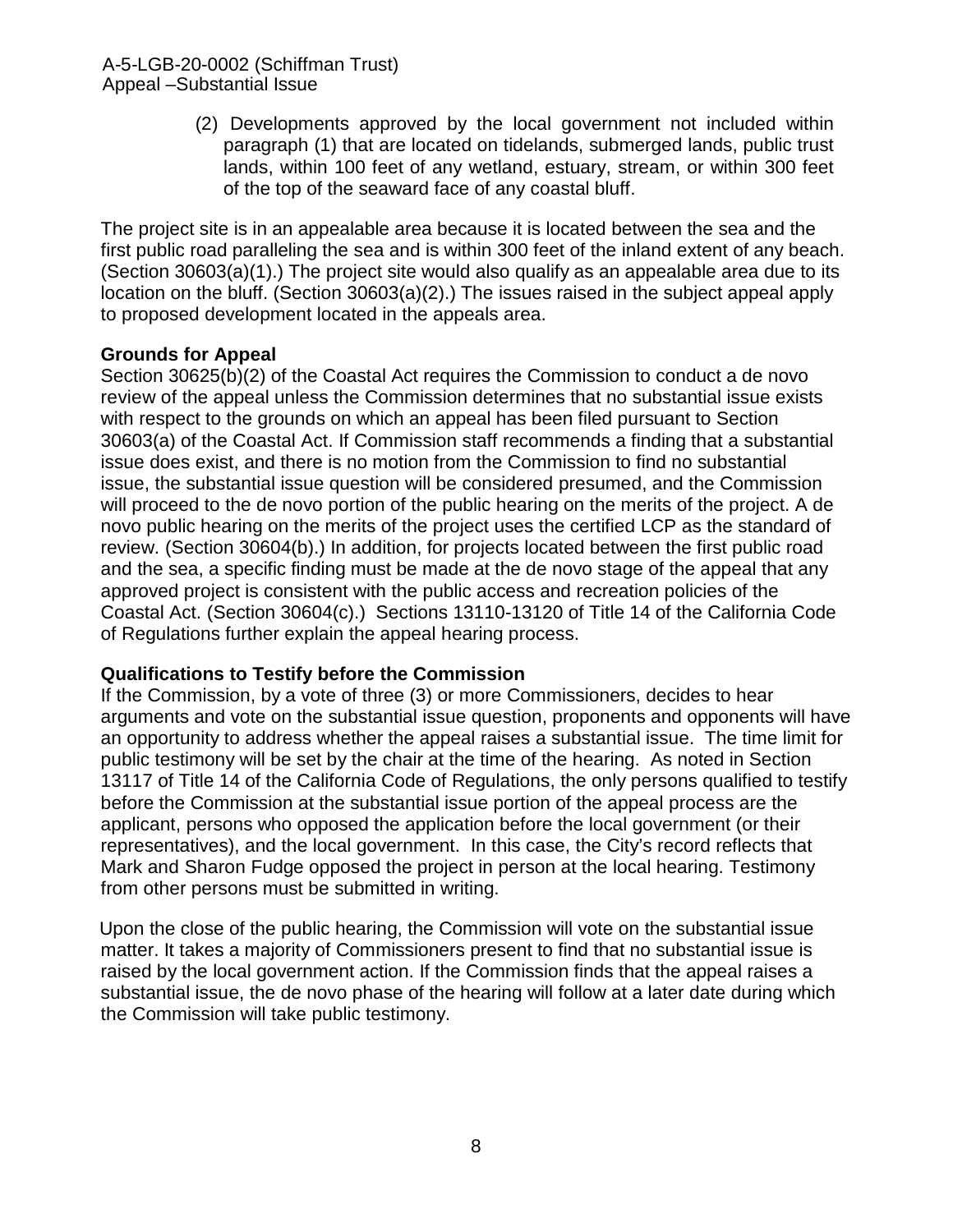# **V. FINDINGS AND DECLARATIONS – SUBSTANTIAL ISSUE**

## <span id="page-8-1"></span><span id="page-8-0"></span>**A. PROJECT DESCRIPTION AND LOCATION**

The City-approved coastal development permit exemption associated with ZPC 19-5391 would allow the applicant to remove the existing composite slate roof material and wood sheathing for replacement with like materials, as well as install a double-layer of felt underlayment. According to information in the City record, the existing property is a 1,314 square foot, single-level single family residence. The repair and maintenance activities approved by the City would not result in increase to the property height or area, or change the use of the site. The subject site is located at 31361 Coast Highway in the City of Laguna Beach, Orange County.

The subject site is a triangular, 6,670 square foot oceanfront bluff-top lot located above the upcoast end of West Street Beach. West Street Beach is a sandy public beach with multiple access ways, one of which is the stairway located directly adjacent to the subject site. The zoning is Residential Low Density (R-1). The subject site is located immediately adjacent to a staircase at the northwest leading to West Street Beach, with Coast Highway and a side-yard on the remaining two sides to the northeast and southeast.

On September 18, 2012, the Laguna Beach City Council held a public hearing and resolved to abandon the "Park" parcel adjacent to (west of) the subject site for subsequent private purchase. The City pursued this action without processing a coastal development permit; the parcel was subsequently purchased by the property owner of the subject site and is now maintained for private use. No development is proposed on the adjacent parcel.

No bluff edge determination or geological analysis has been submitted for the site.

## **B. LOCAL COASTAL PROGRAM CERTIFICATION**

The City of Laguna Beach LCP was certified on January 13, 1993. The City's LCP is comprised of a Land Use Plan (LUP) and an Implementation Plan (IP). The City's Land Use Plan is comprised of a variety of planning documents including the Land Use Element (LUE), Open Space/Conservation Element, Technical Appendix, and Fuel Modification Guidelines (of the Safety General Element of the City's General Plan as adopted by Resolution 89.104). The IP of the City of Laguna Beach certified LCP is comprised of more than 10 documents, including Title 25, the City's Zoning Code. The Coastal Land Use Element portion of the LCP was updated and replaced in its entirety via LCPA 1-10 in 2012. The Open Space/Conservation Element and Title 25 have been amended a number of times since original certification. Laguna Beach has a certified LCP, but there are four areas of deferred certification in the City: Irvine Cove, Blue Lagoon, Hobo Canyon, and Three Arch Bay. The project site is located within the City's certified jurisdiction and is subject to the policies of the certified LCP.

## <span id="page-8-2"></span>**C. FACTORS TO BE CONSIDERED IN SUBSTANTIAL ISSUE ANALYSIS**

Section 30625(b)(2) of the Coastal Act requires de novo review of the appeal unless the Commission determines that no substantial issue exists with respect to the grounds on which the appeal has been filed pursuant to Section 30603(a) of the Coastal Act. The term "substantial issue" is not defined in the Coastal Act or its implementing regulations.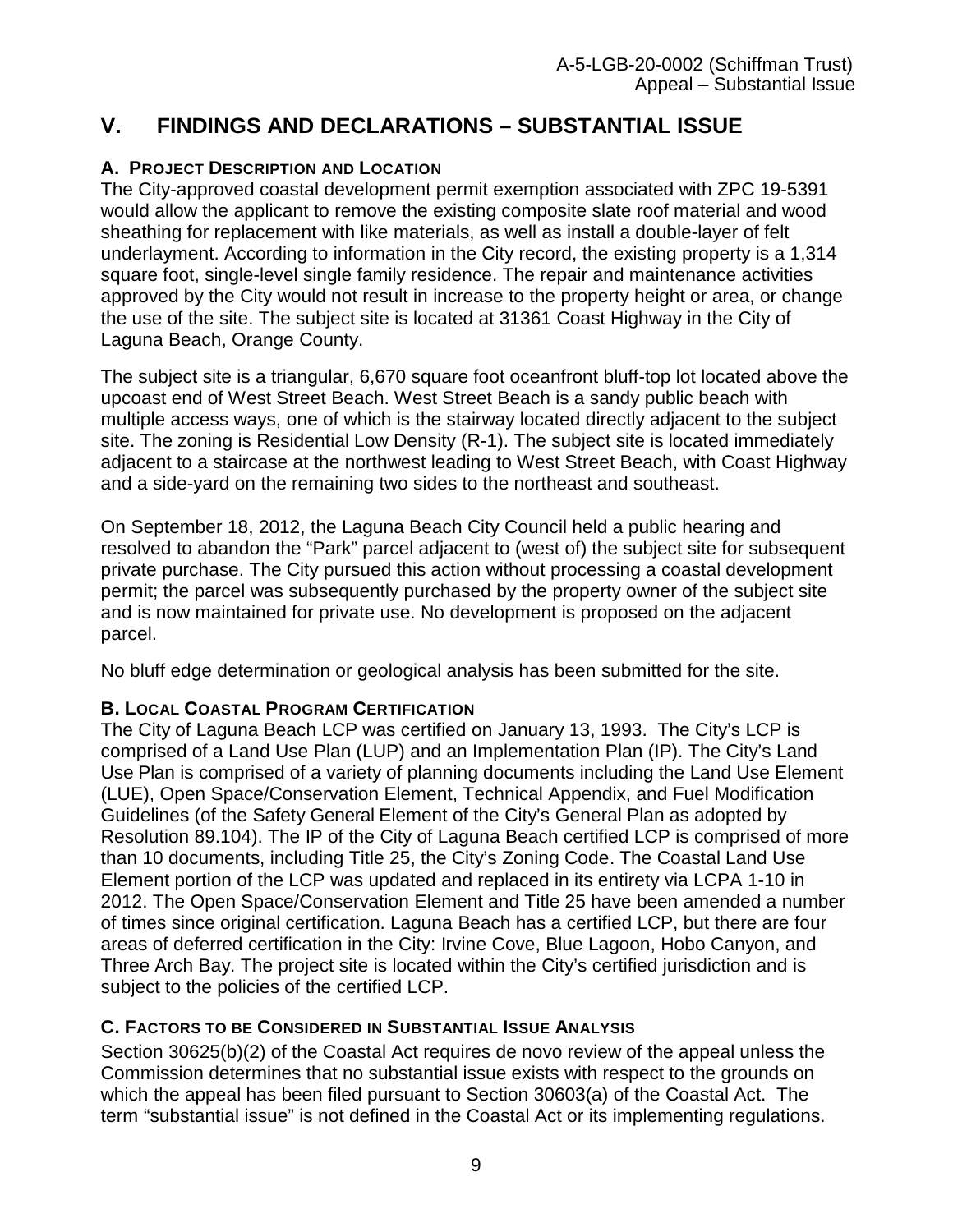Section 13115(c) of the Commission regulations provides that the Commission may consider the following five factors when determining if a local action raises a significant issue:

1. The degree of factual and legal support for the local government's decision that the development is consistent or inconsistent with the certified LCP;

2. The extent and scope of the development as approved or denied by the local government;

3. The significance of the coastal resources affected by the decision;

4. The precedential value of the local government's decision for future interpretations of its LCP; and

5. Whether the appeal raises only local issues, or those of regional or statewide significance.

The Commission may, but need not, assign a particular weight to a factor.

## **D. SUBSTANTIAL ISSUE ANALYSIS**

As stated in Section IV of this report, the grounds for an appeal of an exemption issued by the local government are the project's conformity with the policies of the LCP. The primary basis of the appeal rests on the assertion that Laguna Beach's LCP does not currently allow exemptions for repair and maintenance activities on all projects; the LCP only allows exemptions for repair and maintenance activities associated with existing shoreline protective devices. The appellants raise a substantial issue discussed in detail below. Therefore, Staff recommends that the Commission find that **a substantial issue exists** with respect to the grounds on which an appeal has been field pursuant to Section 30603(a) of the Coastal Act. See Appendix A for list of relevant and applicable definitions and policies of the LCP.

## **Appellants' Contention No. 1: Inconsistency with LCP Exemption Provisions**

The appellants contend that the City of Laguna Beach erred in granting a CDP exemption that is not supported by the provisions of the current certified LCP. The City approved the exemption on the basis of the Coastal Act and the Commission's regulations, primarily considering factors such as the absence of construction materials and mechanized equipment at the project site. The City's approval of the exemption is excerpted below:

*"The proposed development is judged to be repair or maintenance activity not resulting in an addition to or enlargement or expansion of the object of such activities and not involving any risk of substantial adverse environmental impact (Coastal Act 30610(d)).*

*1. No structural changes or alterations, which cumulatively, in addition to past structural alterations (whether or not they were permitted), result in replacement of 50% or more of the structure (See Tit. 14, Div. 5.5, Cal*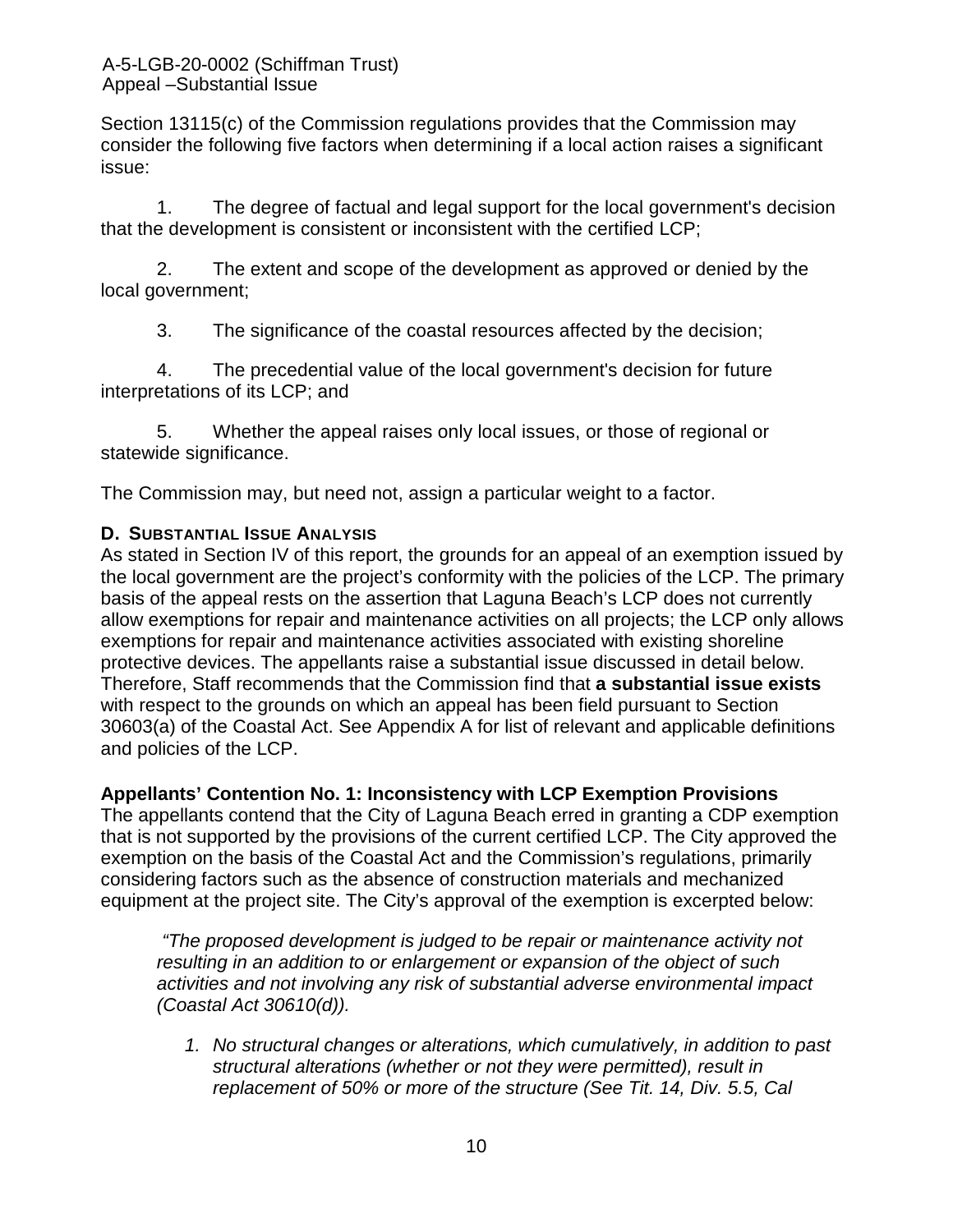*Code of Regs. Section 13252(b)); and* 

*2. There is no presence of mechanized equipment or construction materials within 50 feet of the bluff edge."*

The language of this exemption rationale stems from Section 13252(a)(3)(B) of the Commission's regulations:

*(a) For purposes of Public Resources Code Section 30610(d), the following extraordinary methods of repair and maintenance shall require a coastal development permit because they involve a risk of substantial adverse environmental impact:*

*(3) Any repair or maintenance to facilities or structures or work located in an environmentally sensitive habitat area, any sand area, within 50 feet of the edge of a coastal bluff or environmentally sensitive habitat area, or within 20 feet of coastal waters or streams that include:*

*(A) The placement or removal, whether temporary or permanent, of rip-rap, rocks, sand or other beach materials or any other forms of solid materials;*

*(B) The presence, whether temporary or permanent, of mechanized equipment or construction materials.*

Section 25.07.008 (C)(4)(a) and (b) of the Laguna Beach Municipal Code repeats Coastal Act Section 13252(a)(3)(B), but narrows its scope for categories of repair and maintenance activities that are exempt from CDP requirements:

*(C) Repair and Maintenance Activities. Repair and maintenance of shoreline protective works that do not result in an addition to, or enlargement or expansion of, unless classified under one of the following:*

*(4) Any repair or maintenance to facilities or structures or work located in an environmentally sensitive habitat area, any sand area, within fifty feet of the edge of a coastal bluff or environmentally sensitive habitat area; or within twenty feet of any coastal waters and streams that include:*

*(a) The placement or removal, whether temporary or permanent, of rip-rap, rocks, sand or other beach materials or any other forms of solid materials,*

*(b) The presence, whether temporary or permanent, of mechanized equipment or construction materials, except that the use of such equipment solely for routine beach cleaning and park maintenance shall not require a coastal development permit;*

While the applicant's proposed repair and maintenance could qualify as exempt under Section 13252(a)(3)(B) of the Commission's regulations, because the project is located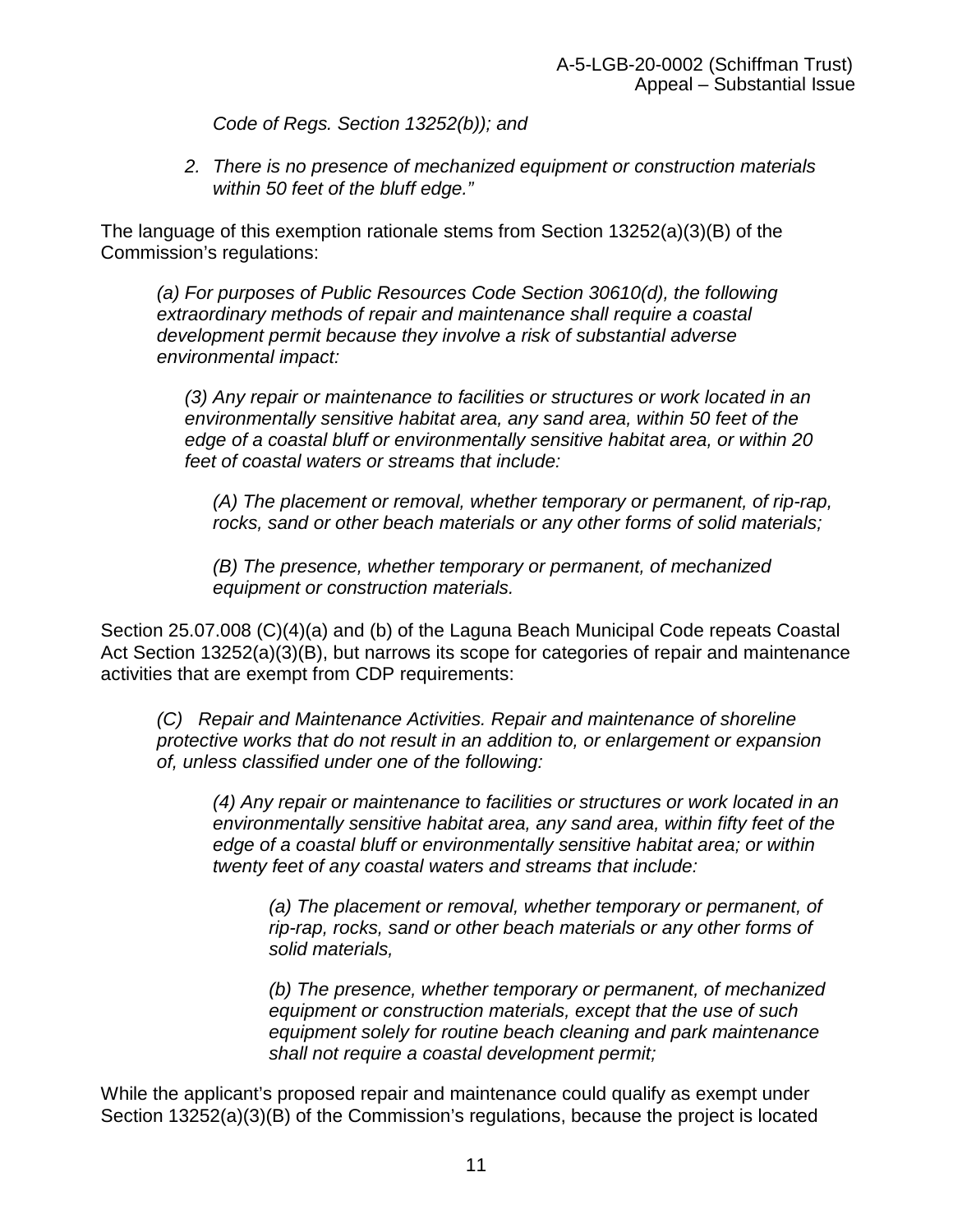A-5-LGB-20-0002 (Schiffman Trust) Appeal –Substantial Issue

within the City of Laguna Beach LCP jurisdiction, the City must adhere to the language of its certified LCP. As it currently stands, repair and maintenance projects may only be found exempt if the subject of the work is a shoreline protective device, as shown above in Section 25.07.008.<sup>[1](#page-11-0)</sup> The City has submitted Local Coastal Program Amendment No. 2-19, which would more broadly apply repair and maintenance provisions to residential and non-residential developments. But this amendment has not yet been certified by the Commission and is not yet in effect.

Thus, based on a review of the plain language of the certified LCP, the Commission finds that a substantial issue exists with the City's approval of a CDP exemption for a project that is inconsistent with the exemption provisions of the LCP.

#### **Appellants' Contention No. 2: Mechanized Equipment**

Regarding noncompliance with exemption regulations, the appellants cite Public Resources Code Title 14, Division 5.5, California Code of Regulations § 13252(a)(3)(b) stating that the presence of mechanized equipment or construction materials for use in a repair and maintenance project within 50 feet of the bluff edge renders the project ineligible for the repair and maintenance exemption. They additionally state that this regulation would designate the project as an "extraordinary method of repair and maintenance" requiring a CDP. This assertion of noncompliance relies on the assumption that the project is within 50 feet of the bluff edge and that the applicant's project description failed to list mechanized equipment or construction materials, since the tools and materials described in the application are not mechanized.

This contention is rebutted by the applicant's project description and the City's record. The applicant specifically states that project construction will not include the use of pulleys, conveyor belt, or other mechanized machinery and addresses proper disposal of replacement materials at a specific disposal site, as well as plans to transport materials manually in lieu of mechanized equipment. The applicant also lists the construction equipment to be used (nail guns, air compressor, hammers, utility knives, and simple roofing bars), all of which may be categorized as hand tools presenting minimal environmental risk.

The appellants contention regarding the use of mechanized equipment does not appear to be supported by any evidence. It is ultimately irrelevant, though, because as described in the prior section, pursuant to Section 25.07.008(C) of the Laguna Beach Municipal Code, even if the proposed repair and maintenance activities did involve the use of mechanized equipment, that factor only prevents projects involving the repair and maintenance of shoreline protective works from gaining exemption, per subdivision (C)(4) (b). Because the project does not involve a shoreline protective work, it is not eligible for that exemption regardless of whether it involves the use of mechanized equipment.

## **Appellants' Contention No. 3: Necessity of Special Conditions**

 $\overline{\phantom{a}}$ 

<span id="page-11-0"></span> $<sup>1</sup>$  Although LCPs must generally be interpreted so as to be consistent with the Coastal Act, they can be more</sup> restrictive, as local governments can impose additional restrictions and procedural requirements, pursuant to both the Coastal Act and their police powers. *See, e.g.,* Cal. Pub. Res. Code § 30005(a); *McAllister v. California Coastal Commission* (2009), 169 Cal.App.4th 912, 930, n.9.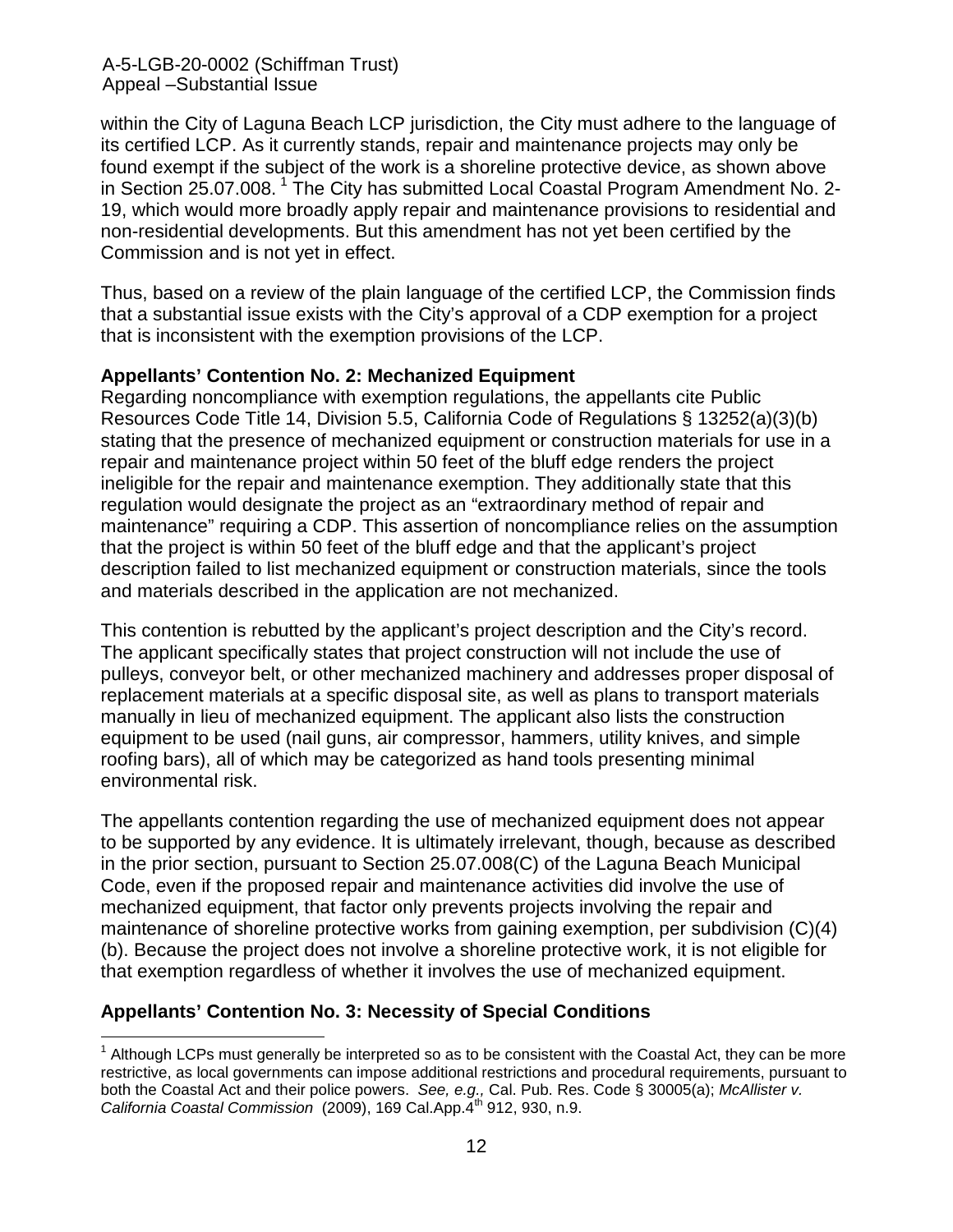The appellants contend that the approval of an exemption was detrimental to visual resources and water quality, as it didn't allow for the conditions of approval that could have accompanied a coastal development permit. The alleged substantial adverse impacts to visual resources and water quality are not further specified. No evidence has been presented to the Commission to support the allegation that the re-roofing project would adversely affect visual resources and water quality – or that special conditions are needed to prevent adverse impacts. Thus, this contention does not raise a substantial issue with respect to this appeal.

**Appellants' Contention No. 4: CDP Required for Vacation of Adjacent "Park" Parcel**  Finally, the appellants indicate that in 2013 the applicant purchased the land parcel located adjacent to the project site—a parcel referred to as "Park" on City maps, spanning 30 feet and containing a trail neighboring property owners have historically used to access the beach. This parcel was abandoned by the City in 2012 without issuance of a CDP, which the appellants argue is a violation of the LCP. The appellants also indicate the current fence and gate blocking the "Park" parcel entry with a "No Trespassing" sign are potential violations of Coastal Act Chapter 3 public access policies. The appellants do not demonstrate the relevance of the sale of the adjacent parcel to the proposed roof replacement project, much less to the project's exemption status. Thus, this contention does not raise a substantial issue with respect to this appeal, although unpermitted development is discussed in Section VI below and the Commission's enforcement division will consider how to address said violations as a separate matter.

## **SUBSTANTIAL ISSUE FACTORS:**

The Commission applies five factors in making a determination whether an appeal raises a substantial issue per Section 13115(b).

## 1. **The degree of factual and legal support for the local government's decision that the development is consistent with the relevant provisions of the Coastal Act.**

The City did take steps to verify its exemption determination with Commission staff through correspondence and supported its approval with relevant Coastal Act policies as implemented through the Commission's regulations. The decision was not substantiated, however, by the relevant exemption provisions of the LCP. Therefore, there is inadequate factual and legal support for the local government's decision, and this factor supports a substantial issue finding.

#### 2. **The extent and scope of the development as approved or denied by the local government.**

The local government granted a CDP Exemption for the removal of the existing composite slate roof, wood sheathing, and a double layer of underlayment, as well as like-for-like replacement of all materials. The proposed work will be conducted on a multi-level, singlefamily residence with no alteration to the building height, area, density, or intensity of use.. The extent and scope of the project appears to be a relatively minor alteration to an existing structure, conducted with tools and methods that pose a low risk of environmental impact. Therefore, this factor alone does not support a finding of substantial issue.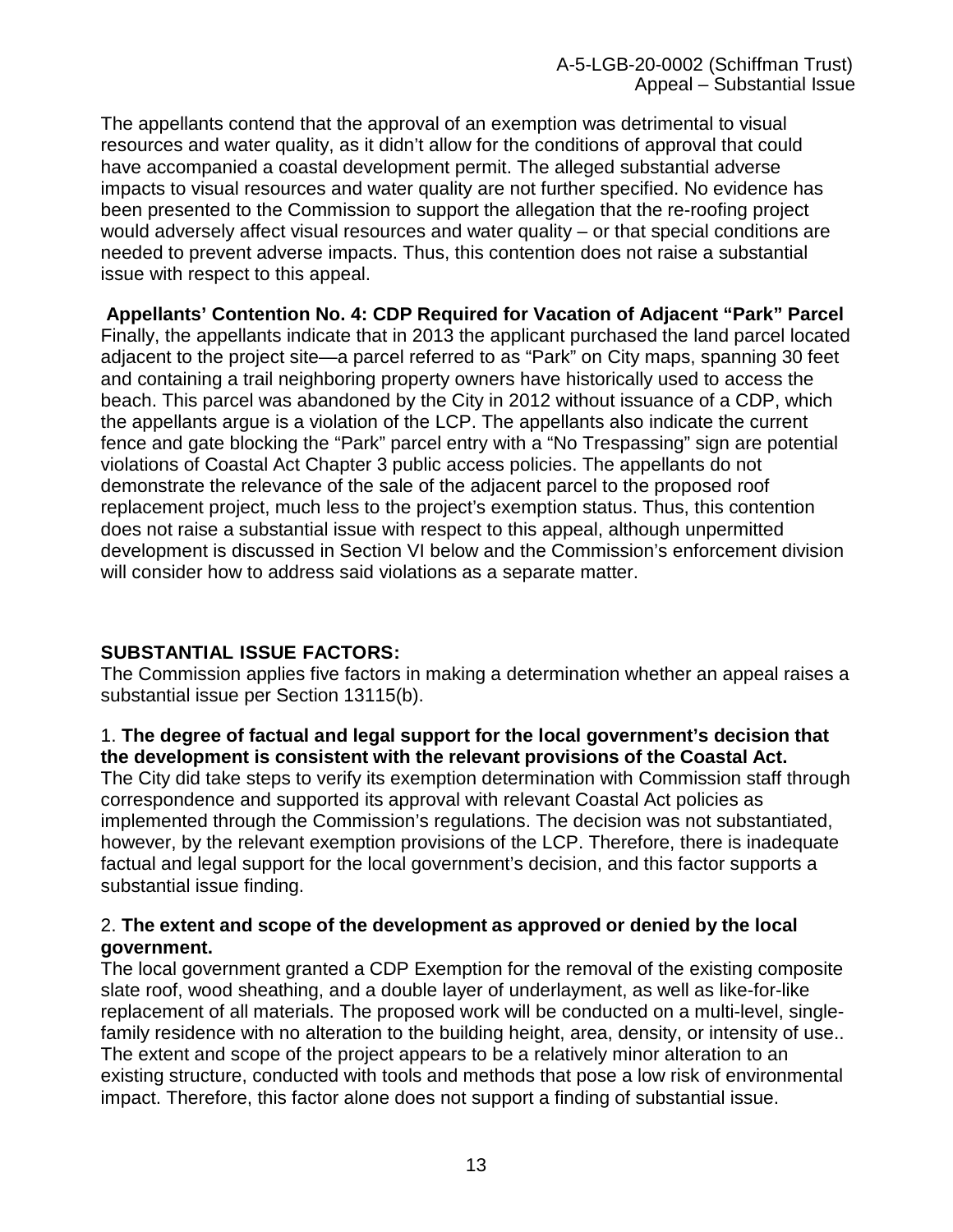#### A-5-LGB-20-0002 (Schiffman Trust) Appeal –Substantial Issue

#### 3. **The significance of the coastal resources affected by the decision.**

The subject site is an oceanfront bluff top lot, which may raise concerns that are not routinely raised on interior, infill lots. Bluff top lots may raise specific concerns, including hazards/geologic stability, protection of water quality, and potential public access issues. The subject site is located directly adjacent to an beach access staircase, which further necessitates caution. Yet the nature of the project poses no risk to coastal resources. Therefore, this factor alone does not support finding of substantial issue.

#### 4. **The precedential value of the local government's decision for future interpretations of its LCP.**

The majority of ocean-fronting development in Laguna Beach is located on bluff top properties, and the exemption of this project may influence the City's decisions on future CDP applications – specifically regarding the necessity of coastal permits as opposed to exemptions. Allowing the local government's decision to authorize repair and maintenance activities on a bluff top home without a CDP could set a negative precedent for future LCP interpretations. If the subject exemption is found to be consistent with the LCP, there is a possibility that future project applicants will reference this action if they wish to perform more substantial bluff top or bluff face developments without a CDP. There are hundreds of these potential project locations in Laguna Beach. This factor supports a finding of substantial issue.

#### 5. **Whether the appeal raises local issues, or those of regional or statewide significance.**

Bluff top developments, and correct application of permit requirements pursuant to a certified LCP, are an issue of statewide significance, given that bluff top and bluff face structures are present and in need of repair throughout the state. Requiring local governments to make decisions consistent with their certified LCP is a matter of statewide importance. Unsubstantiated application of these policies could have regional or statewide ramifications regarding similar LCPs and their policies regarding bluffs (e.g. repair and replacement of bluff face decks, stairs, and other accessory structures without a permit). This factor supports a finding of substantial issue.

## **Conclusion**

In conclusion, staff recommends that the Commission find that a substantial issue exists with respect to whether the local government action conforms with the policies of the City's certified LCP.

## **VI. COASTAL ACT AND LOCAL COASTAL PROGRAM VIOLATIONS**

Violations of the Coastal Act have occurred on property that is located at 31361 Coast Highway and on a vacant parcel owned by the applicant that abuts the property at 31361 Coast Highway. These violations include, but are not necessarily limited to, an unpermitted change in the intensity of use of the vacant parcel noted above. Also, City building permits indicate that unpermitted improvements to the residence 31361 Coast Highway, have been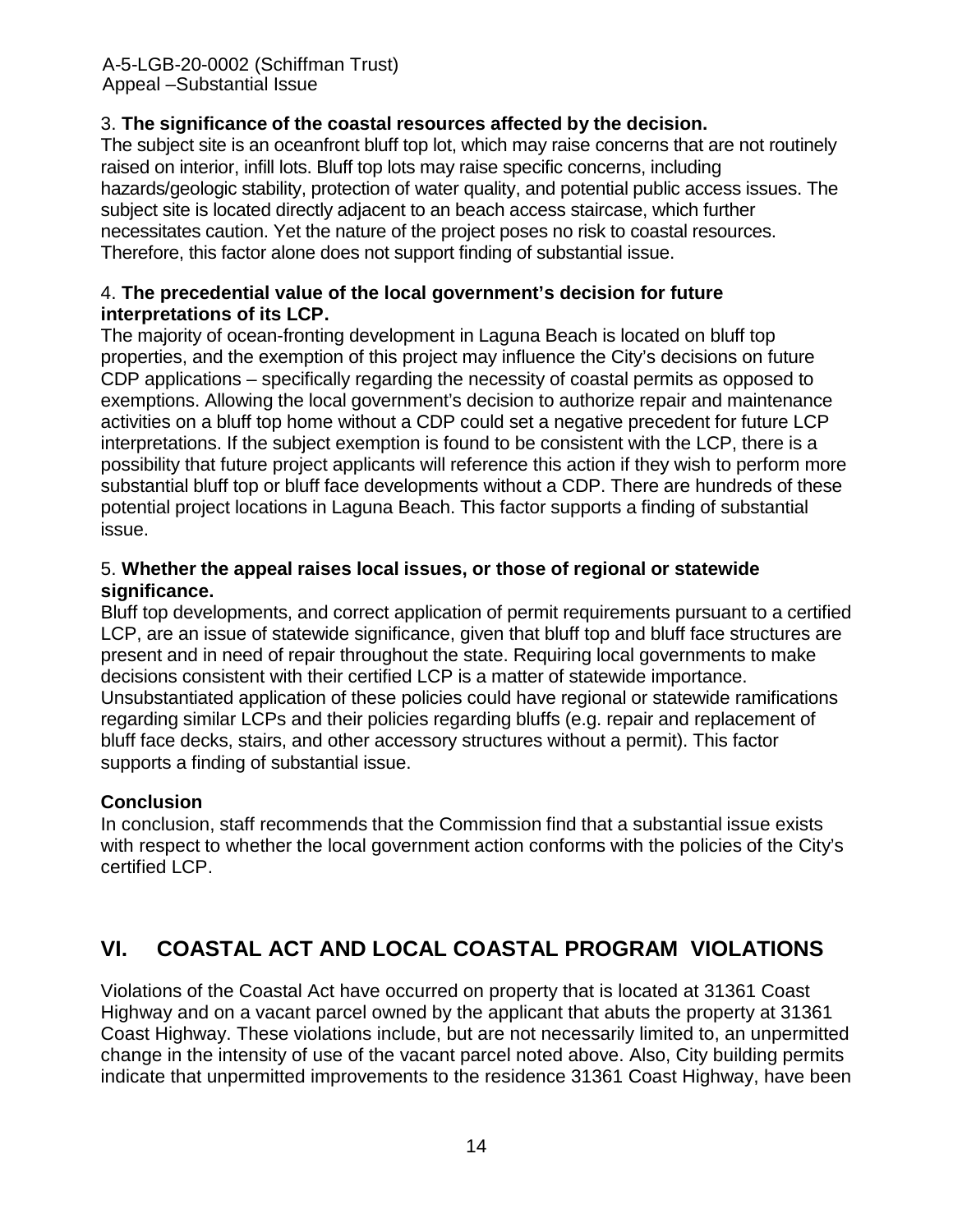undertaken, including but not necessarily limited to a re-roof, demolition of a kitchen to convert an unpermitted triplex into a duplex, and various other minor improvements.

With regard to the change in intensity of use of the vacant parcel, in 2012 the City vacated the parcel, which had been dedicated to the County of Orange, and accepted, for public park purposes through Tract Map No. 831. The park parcel was subsequently transferred to the City, and after the vacation in 2012, the City transferred the property to the applicant, thus changing its use from public park to private use. City Zoning Code Section 25.07.004 states that any activity defined as "development" within the coastal zone requires a coastal development permit. Under the City Local Coastal Program, an action that results in a "change in the density or intensity of use…" constitutes "development" as defined by City Zoning Code Section 25.07.006 and, therefore, requires a coastal development permit. Commission staff has not located a coastal development permit for the City's vacation of the park parcel. Any unpermitted development that occurs within the Coastal Zone in the City, which is not exempt, constitutes a violation of the Local Coastal Program and the Coastal Act. Furthermore, while liability for Coastal Act violations attaches to the person or persons originally responsible for said violations (and continues to do so even if they no longer own the property), liability additionally attaches to whomsoever owns the property upon which a Coastal Act violation persists (see Leslie Salt Co. v. San Francisco Bay Conservation and Development Com. [1984], 153 Cal. App.3d 605, 622). Therefore, the applicant has assumed liability for, and the duty to correct, the violation on the park parcel.

Commission review and action on this appeal does not constitute a waiver of any legal action with regard to the alleged violations (or any other violations), nor does it constitute an implied statement of the Commission's position regarding the legality of development undertaken on the site without a coastal permit, or of any other development, other than the development addressed herein. The Commission's enforcement division will consider how to address said violations as a separate matter.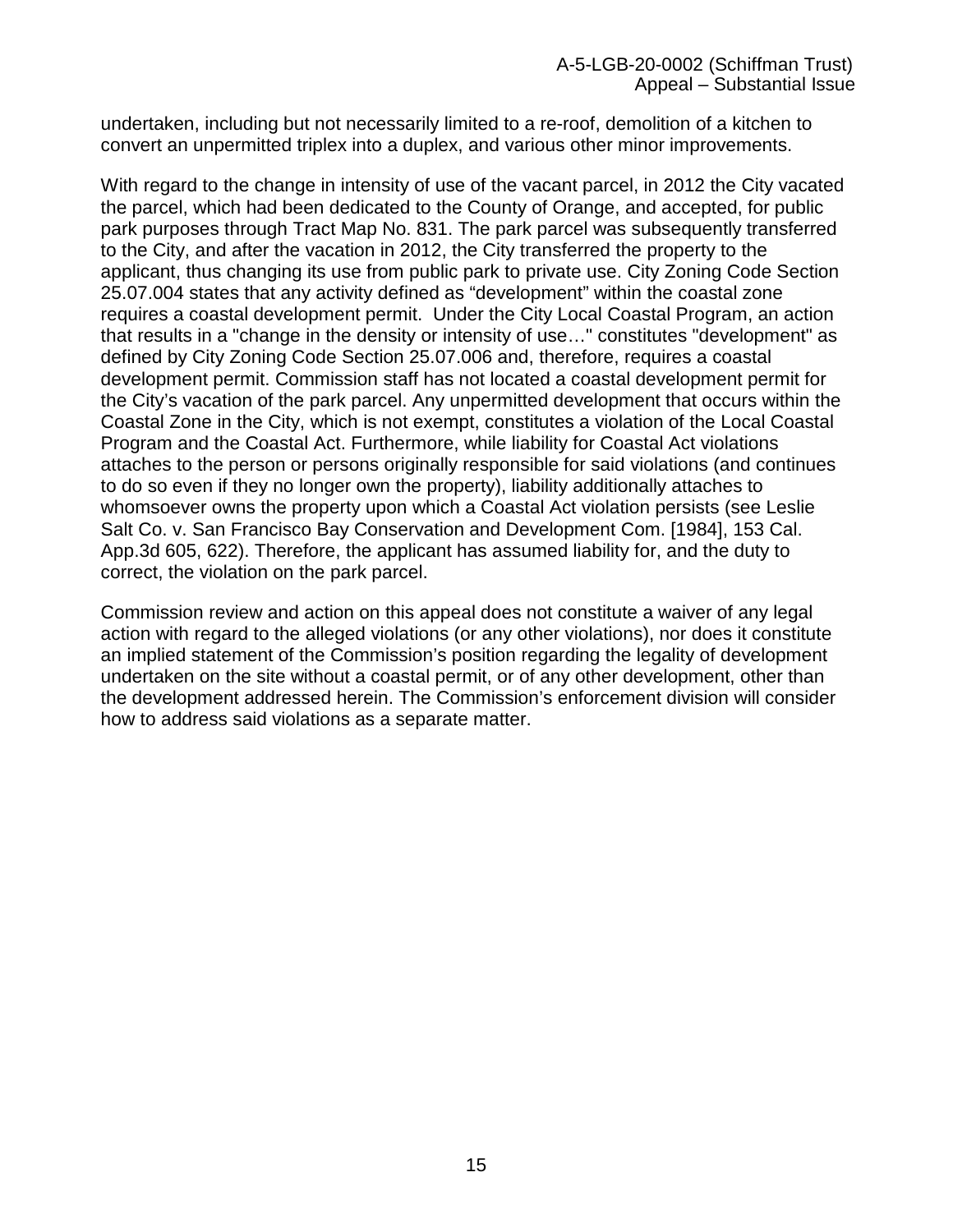## **Appendix A – Relevant LCP Policies and Definitions**

#### Land Use Element Glossary

101. Oceanfront Bluff Edge or Coastal Bluff Edge – *The California Coastal Act and Regulations define the oceanfront bluff edge as the upper termination of a bluff, cliff, or seacliff. In cases where the top edge of the bluff is rounded away from the face of the bluff, the bluff edge shall be defined as that point nearest the bluff face beyond which a downward gradient is maintained continuously to the base of the bluff. In a case where there is a step like feature at the top of the bluff, the landward edge of the topmost riser shall be considered the bluff edge. Bluff edges typically retreat over time as a result of erosional processes, landslides, development of gullies, or by grading (cut). In areas where fill has been placed near or over the bluff edge, the original bluff edge, even if buried beneath fill, shall be taken to be the bluff edge.* 

102. Oceanfront Bluff/Coastal Bluff -*A bluff overlooking a beach or shoreline or that is subject to marine erosion. Many oceanfront bluffs consist of a gently sloping upper bluff and a steeper lower bluff or sea cliff. The term "oceanfront bluff' or "coastal bluff' refers to the entire slope between a marine terrace or upland area and the sea. The term "sea cliff' refers to the lower, near vertical portion of an oceanfront bluff.*

#### Land Use Plan, Land Use Element Policies –

#### Policy 7.3

*Design and site new development to protect natural and environmental sensitive resources, such as areas of unique scenic quality, public views, and visual compatibility with surrounding uses and to minimize natural landform alterations.* 

Action 7.3.10 *Allow oceanfront and oceanfront bluff homes, commercial structures, or other principal structures, that are legally nonconforming as to the oceanfront and/or oceanfront bluff edge setback, to be maintained and repaired; however, improvements that increase the size or degree of nonconformity, including but not limited to development that is classified as a major remodel pursuant to the definition in the Land Use Element Glossary, shall constitute new development and cause the pre-existing nonconforming oceanfront or oceanfront bluff structure to be brought into conformity with the LCP.* 

## Open Space/Conservation Element Policies –

#### Policy 1.5-A

*The shoreline environment should remain in a natural state unless existing, substantial improvements are in imminent danger from erosion, flooding or collapse. "Imminent Danger" is defined as a short-range threat from the immediate to a maximum range of three (3) to five (5) years. A threat presented in the context of geologic time shall not constitute imminent danger.*

## Policy 7-K

*Preserve as much as possible the natural character of the landscape (including coastal bluffs, hillsides and ridgelines) by requiring proposed development plans to*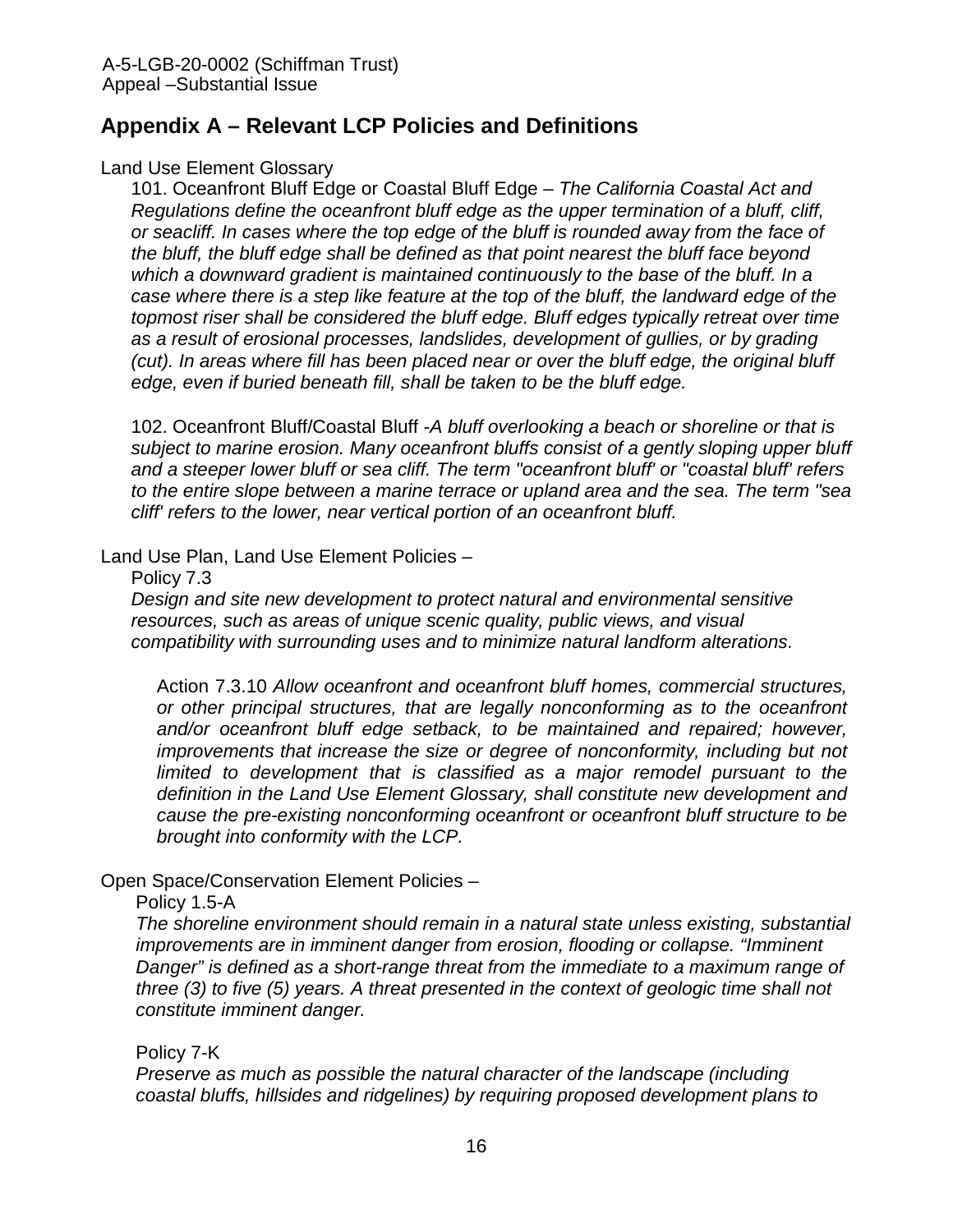*preserve and enhance scenic and conservation values to the maximum extent possible, to minimize impacts on soil mantle, vegetation cover, water resources, physiographic features, erosion problems, and require re-contouring and replanting where the natural landscape has been disturbed.*

#### Policy 10-C

*Require projects located in geological hazard areas to be designed to avoid the hazards, where feasible. Stabilization of hazard areas for purposed of development shall only be permitted where there is no other alternative location or where such stabilization is necessary for public safety. The more unstable areas should be left ungraded and undeveloped, utilizing land use designations such as Open Space.*

#### Policy 10-E

*Development in the areas designated "Residential/Hillside Protection" on the Land Use Plan Map or within potential geologic hazard areas identified on the Geological Conditions Map of the Open Space/Conservation Element shall not be permitted unless a comprehensive geological and soils report is prepared pursuant to Title 22 of the City's Municipal Code, and adequate mitigation measures have been approved and implemented by the City's geologist. For projects located in areas subject to hazards as identified on the Geologic Conditions Map or subject to erosion, landslide or mudslide, earthquake, flooding or wave damage hazards confirmed by a geologic*  assessment, as a condition of approval or new development a waiver of liability shall *be required through a deed restriction.*

Laguna Beach Municipal Code, Title 16, Chapter 16.01 Water Quality Control – Section 16.01.020 Definitions, Subsection (GG)(9):

(v) *Local environmentally sensitive areas, including areas of the Pacific Ocean coastline not listed as a Clean Water Act Section 303(d) Water Body. Environmentally sensitive areas are depicted on the water quality environmentally sensitive area (WQESA) map, (adopted as part of this chapter by reference). The areas directly adjacent to (within two hundred feet) of an environmentally sensitive area are also shown on the WQESA map.*

Laguna Beach Municipal Code, Title 25 Zoning, Chapter 25.07 Coastal Development Permits:

Section 25.07.006 Definitions:

*(D) "Development" means the placement or erection of any solid material or structure on land or in or under water; the discharge or disposal of any dredged material or of any gaseous, liquid, solid or thermal waste; the grading, removing, dredging, mining or extraction of any materials; a change in the density or intensity of use of land including, but not limited to, the subdivision of land pursuant to the Subdivision Map Act (commencing with Section 66410 of the Government Code) and any other division of land, including lot splits; change in intensity of use of water, or of access, thereto; the construction, reconstruction, demolition or alteration of the size of any structure, including any facility of any private, public or municipal utility; and the removal or harvesting of major vegetation other than for agricultural purposes; and kelp harvesting.*